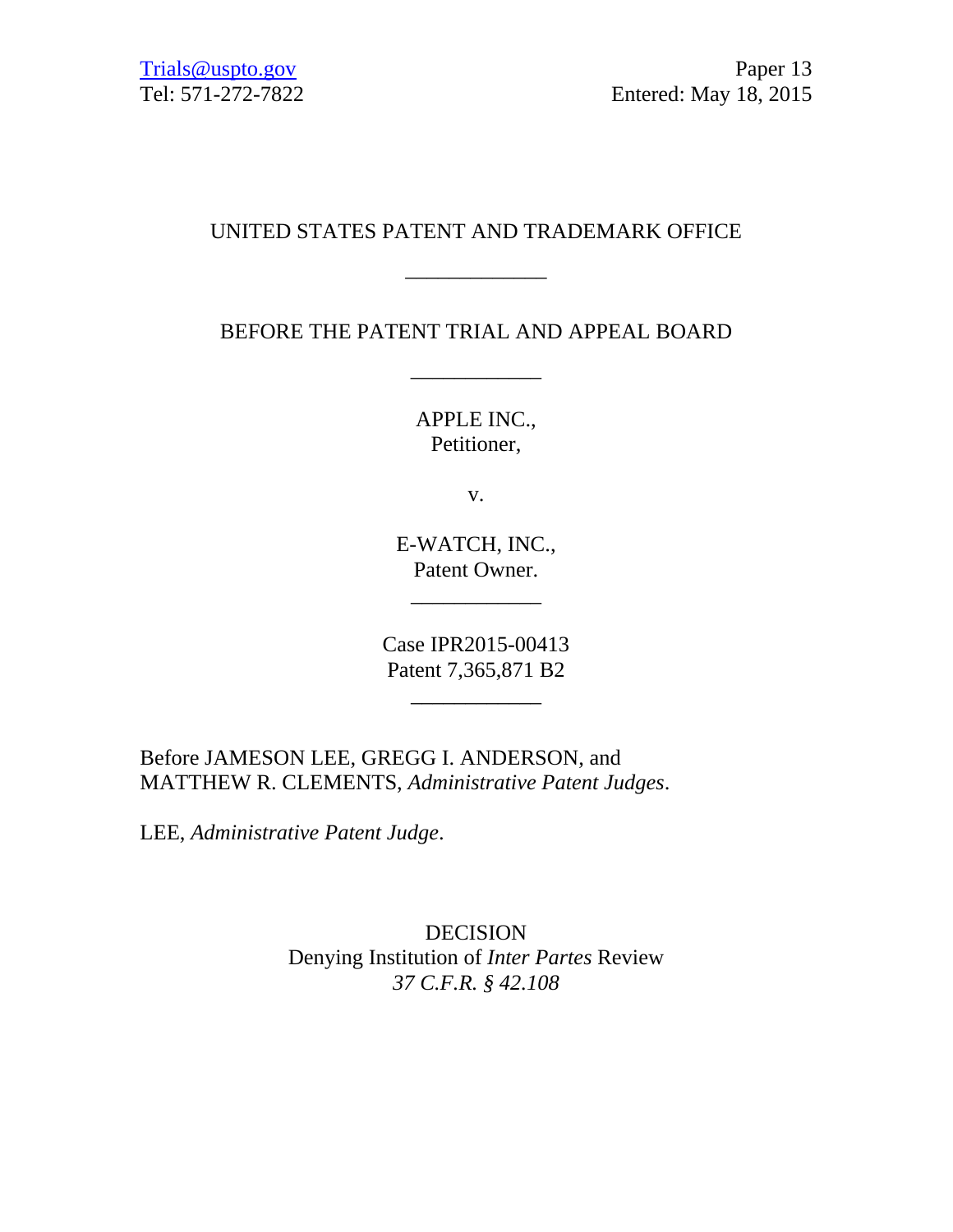#### I. INTRODUCTION

Petitioner ("Apple") filed a Petition requesting an *inter partes* review of claims 1–3, 5–7, 12, and 14 of U.S. Patent No. 7,365,871 B2 (Ex. 1001, "the '871 patent"). Paper 2 ("Pet."). Patent Owner, e-Watch, Inc. ("e-Watch"), filed a Preliminary Response (Paper 12, "Prelim. Resp."). We have jurisdiction under 35 U.S.C. § 314. The standard for instituting an *inter partes* review is set forth in 35 U.S.C. § 314(a) which provides:

THRESHOLD.—The Director may not authorize an inter partes review to be instituted unless the Director determines that the information presented in the petition filed under section 311 and any response filed under section 313 shows that there is a reasonable likelihood that the petitioner would prevail with respect to at least 1 of the claims challenged in the petition.

Upon consideration of the Petition and the Preliminary Response, we determine that Apple has not demonstrated a reasonable likelihood of prevailing in showing the unpatentability of any of claims 1–3, 5–7, 12, and 14 of the '871 patent. We do not institute an *inter partes* review for any claim.

### *A. Related Proceedings*

Apple identifies these related cases involving the '871 patent: (1) *E-Watch, Inc. v. Apple Inc.*, No. 2:13-CV-1061 (JRG/RSP) (E.D. Tex.), to which the following case numbers in the same tribunal are consolidated: CV-1062, 1063, 1064, 1069, 1070, 1071, 1072, 1073, 1074, 1075, 1077, and 1078; (2) IPR2014-00439; (3) IPR2014-00987; (4) IPR2015-00411; (5) IPR2015-00412; (6) IPR2014-00402; (7) IPR2014-00404; (8) IPR2014- 00406; (9) IPR2015-00541; (10) IPR2015-00610; and (11) IPR2015-00612.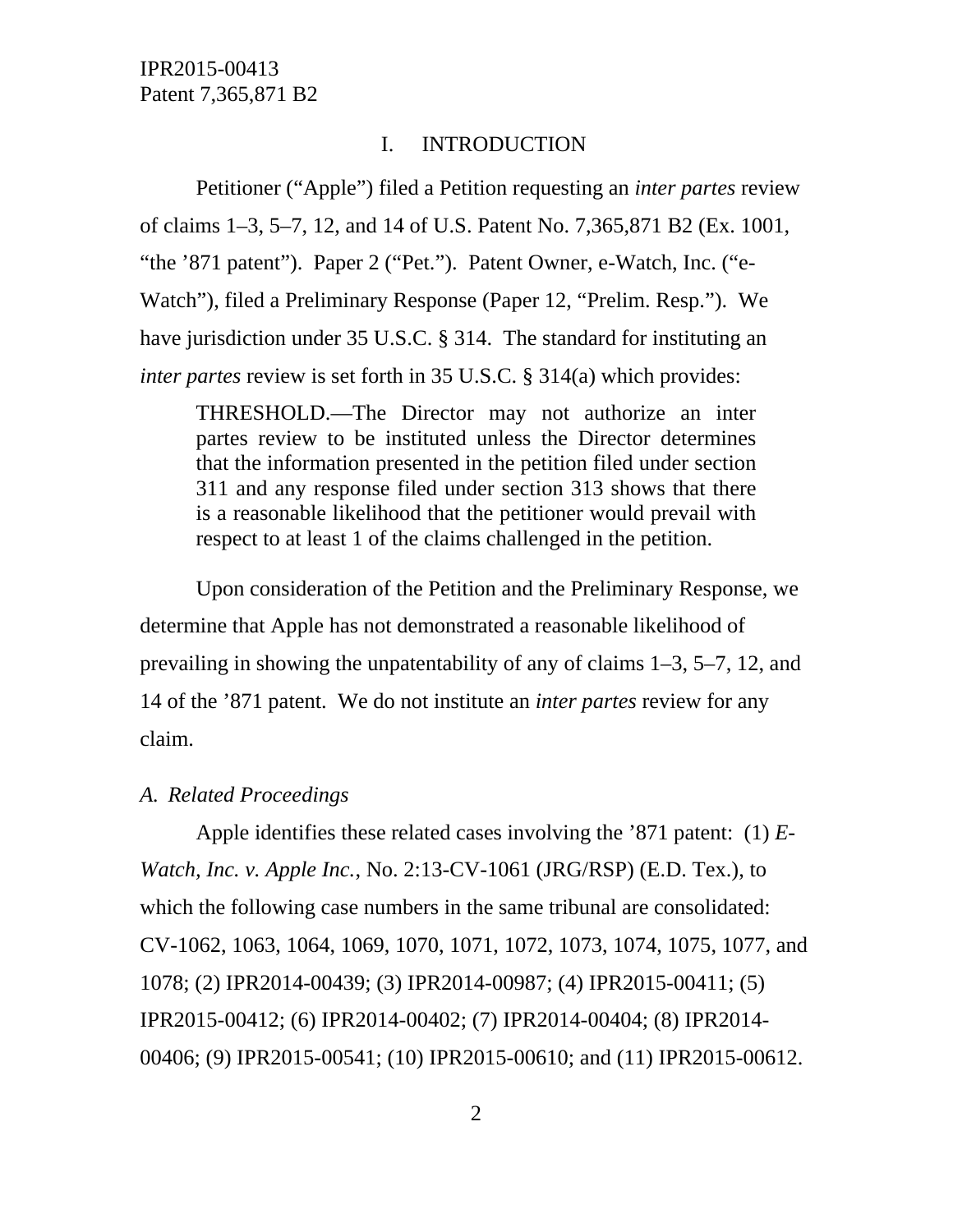Paper 2, 56–57; Paper 10, 1. Further, e-Watch identifies an additional civil action involving the '871 patent: *e-Watch, Inc. v. Huawei Technologies Co., Ltd.*, No. 2:13-CV-01076 (E.D. Tex.). Paper 4, 3.

#### *B. The '871 Patent*

The '871 patent relates generally to "image capture and transmission systems and is specifically directed to an image capture, compression, and transmission system for use in connection with land line and wireless telephone systems." Ex. 1001, 1:17–20. According to the '871 patent, the system "is particularly well suited for sending and/or receiving images via a standard Group III facsimile transmission system and permits capture of the image at a remote location using an analog or digital camera." *Id.* at 5:3–6.

Figure 1 of the '871 patent is reproduced below.

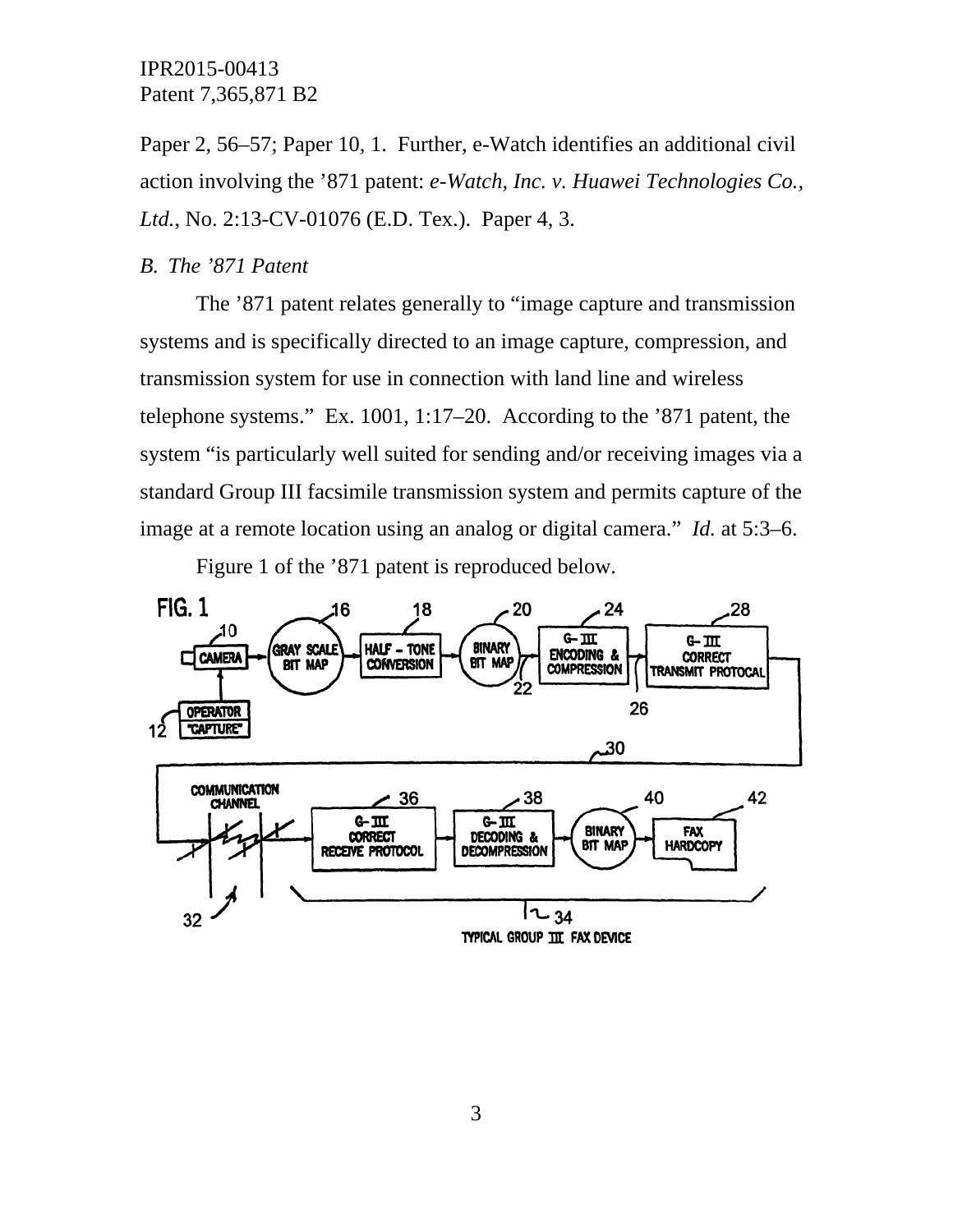Figure 1 is a block diagram of a basic facsimile camera configuration for capturing an image via a camera and transmitting it via Group III facsimile transmission to a standard hard copy medium. *Id.* at 4:27–30.

Figure 7A of the '871 patent is reproduced below.



Figure 7A depicts "a hand[-]held device for capturing, storing, and

transmitting an image in accordance with the invention." *Id.* at 4:46–48,

11:3–20.

### *C. Illustrative Claim*

Of the challenged claims, claims 1, 6, and 12 are independent. Claim 1 is reproduced below:

1. A handheld self-contained cellular telephone and integrated image processing system for both sending and receiving telephonic audio signals and for capturing a visual image and transmitting it to a compatible remote receiving station of a wireless telephone network, the system comprising:

a manually portable housing;

an integral image capture device comprising an electronic camera contained within the portable housing;

a display for displaying an image framed by the camera, the display being supported by the housing, the display and the electronic camera being commonly movable in the housing when the housing is moved by hand;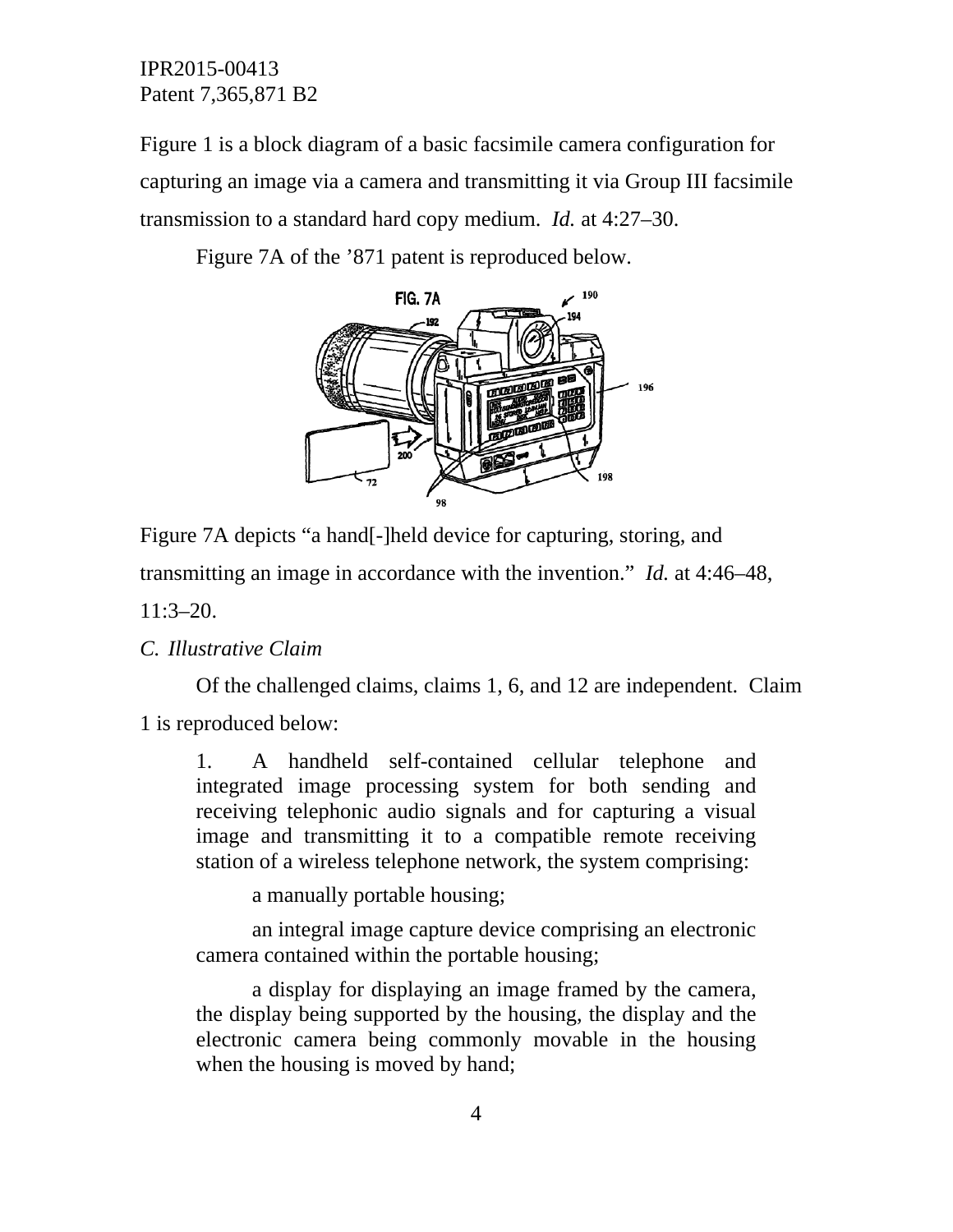a processor in the housing for generating an image data signal representing the image framed by the camera;

a memory associated with the processor for receiving and storing the digitized framed image, accessible for selectively displaying in the display window and accessible for selectively transmitting over the wireless telephone network the digitized framed image;

a user interface for enabling a user to select the image data signal for viewing and transmission;

a telephonic system in the housing for sending and receiving digitized audio signals and for sending the image data signal;

alphanumeric input keys in the housing for permitting manually input digitized alphanumeric signals to be input to the processor, the telephonic system further used for sending the digitized alphanumeric signals;

a wireless communications device adapted for transmitting any of the digitized signals to the compatible remote receiving station; and

a power supply for powering the system.

Ex. 1001, 14:49-15:13.

### *D. Prior Art Relied Upon*

Apple relies on these prior art references:

| Parulski $^1$ | US Pat. 5,666,159 | Ex. 1006 |
|---------------|-------------------|----------|
| Umezawa $2$   | US Pat. 5,491,507 | Ex. 1007 |

Pet. 9. Apple also relies on the declaration testimony of Mr. Steven

Sasson. Ex. 1008.

 $\overline{a}$ 

<sup>&</sup>lt;sup>1</sup> Parulski issued on September 9, 1997, based on an application filed on April 24, 1995.

 $2$  Umezawa issued on February 13, 1996.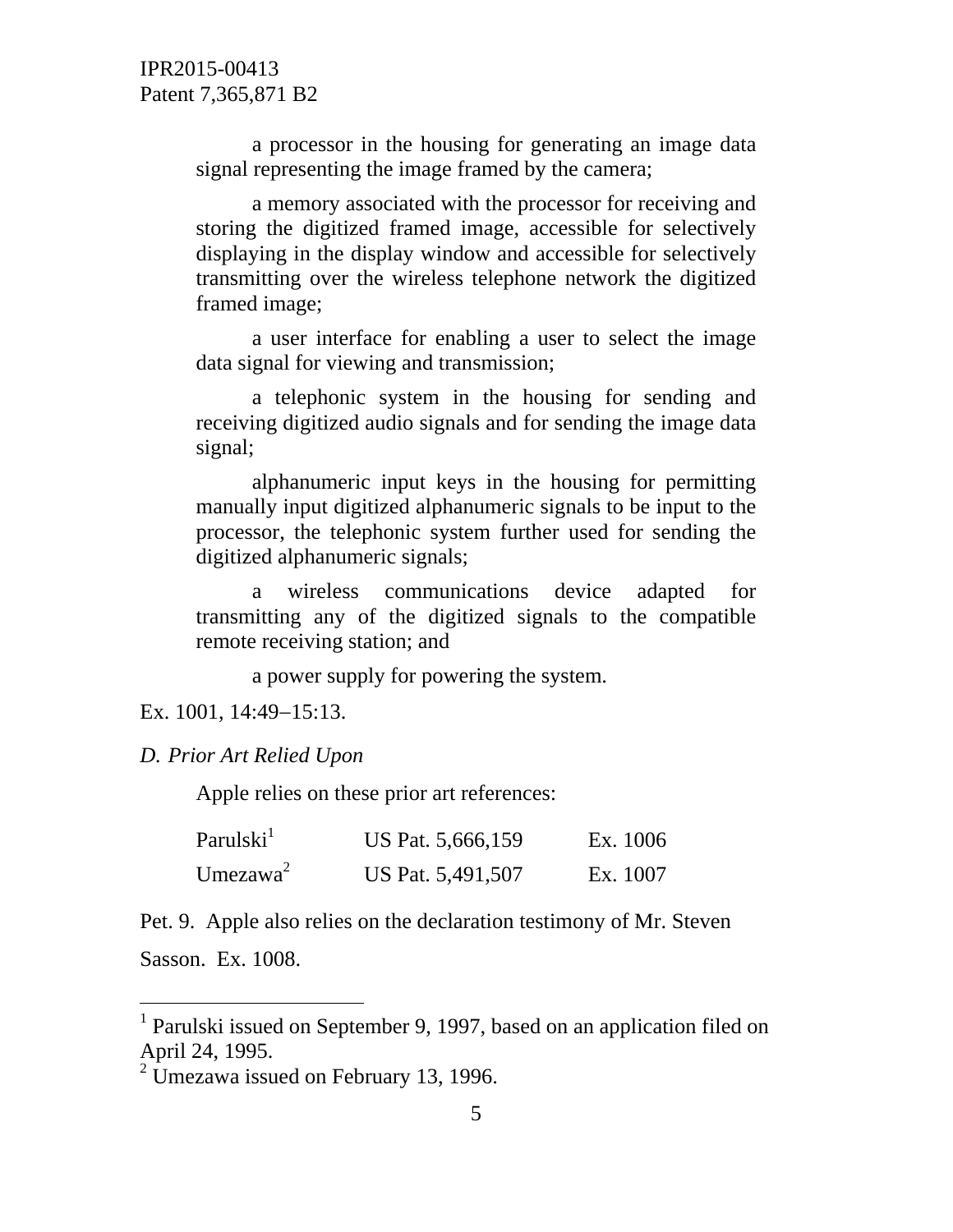#### *E. The Asserted Ground of Unpatentability*

The sole ground of unpatentability alleged by Apple is that claims 1–3, 5–7, 12, and 14 of the '871 patent are unpatentable, under 35 U.S.C. § 103, as obvious over Parulski and Umezawa. Pet. 9.

## II. ANALYSIS

### *A. The Status of Parulski as Prior Art*

As an initial matter, we review whether the references relied upon by Petitioner qualify as prior art. Parulski has an effective filing date of April 24, 1995. Parulski qualifies as prior art under 35 U.S.C. §§ 102(a) and 102(e), because it was not published more than one year prior to the effective filing date of the '871 patent, and it has an effective filing date (April 24, 1995) earlier than that of the '871 patent (January 12, 1998).

Parulski was applied in an Office Action during prosecution of the application that issued as the '871 patent. Ex. 1003, 10. A declaration (Ex. 1002, "Monroe Declaration") was then submitted by the Applicant, in response to the Office Action, to antedate Parulski as a prior art reference. Although the Examiner determined that the Monroe Declaration sufficiently antedated Parulski (Ex. 1005, 2), we are not bound by that determination. We have reviewed the Monroe Declaration and determine, for reasons discussed below, that it is insufficient to antedate Parulski.

Priority of invention goes to the first party to reduce to practice unless the other party can show that it was the first to conceive the invention and that it exercised reasonable diligence in later reducing that invention to practice. *Brown v. Barbacid*, 276 F.3d 1327, 1337 (Fed. Cir. 2002); *Cooper v. Goldfarb*, 154 F.3d 1321, 1327 (Fed. Cir. 1998); *Mahurkar v. C.R. Bard,*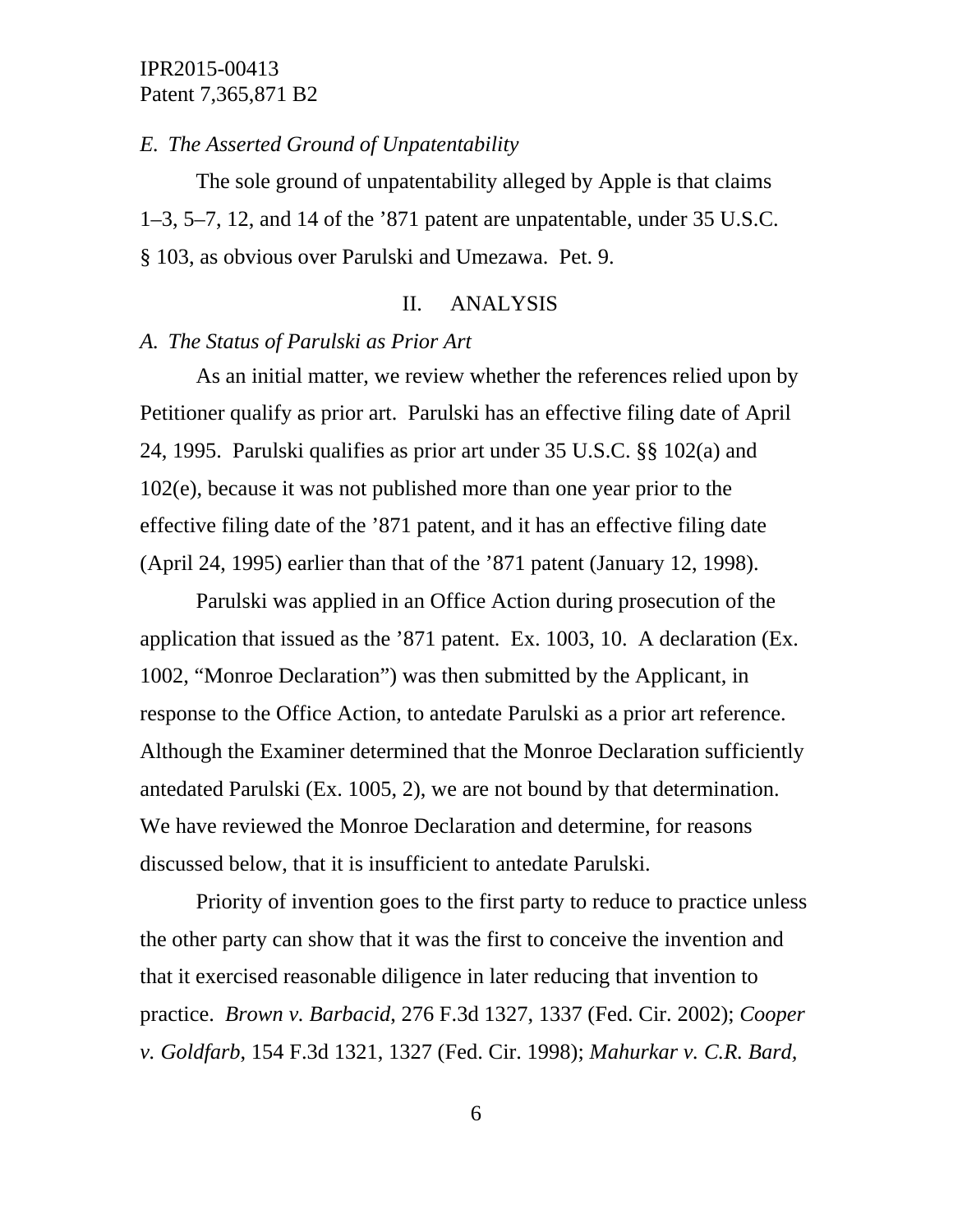*Inc.*, 79 F.3d 1572, 1577 (Fed. Cir. 1996). An inventor's testimony, standing alone, is insufficient to prove conception, as some form of corroboration is required. *Mahurkar*, 79 F.3d at 1577; *Price v. Symsek*, 988 F.2d 1187, 1194 (Fed. Cir. 1993). A rule of reason applies to determine whether the inventor's testimony has been corroborated. *Price*, 988 F.2d at 1194.

During the period in which reasonable diligence must be shown, there must be continuous exercise of reasonable diligence. *In re McIntosh*, 230 F.2d 615, 619 (CCPA 1956); *see also Burns v. Curtis*, 172 F.2d 588, 591 (CCPA 1949) (referring to "reasonably continuous activity"). A party alleging diligence must account for the entire critical period. *Griffith v. Kanamuru*, 816 F.2d 624, 626 (Fed. Cir. 1987); *Gould v. Schawlow*, 363 F.2d 908, 919 (CCPA 1966). Even a short period of unexplained inactivity is sufficient to defeat a claim of diligence. *Morway v. Bondi*, 203 F.2d 742, 749 (CCPA 1953); *Ireland v. Smith*, 97 F.2d 95, 99–100 (CCPA 1938). In *In re Mulder*, 716 F.2d 1542, 1542–46 (Fed. Cir. 1983), for example, the Federal Circuit affirmed a determination of lack of reasonable diligence, where the evidence of record was lacking for a two-day critical period. Likewise, in *Rieser v. Williams*, 255 F.2d 419, 424 (CCPA 1958), there was no showing of diligence where no activity was shown during the first thirteen days of the critical period.

A party alleging diligence must provide corroboration with evidence that is specific both as to facts and dates. *Gould*, 363 F.2d at 920; *Kendall v. Searles*, 173 F.2d 986, 993 (CCPA 1949). The rule of reason does not dispense with the need for corroboration of diligence that is specific as to

7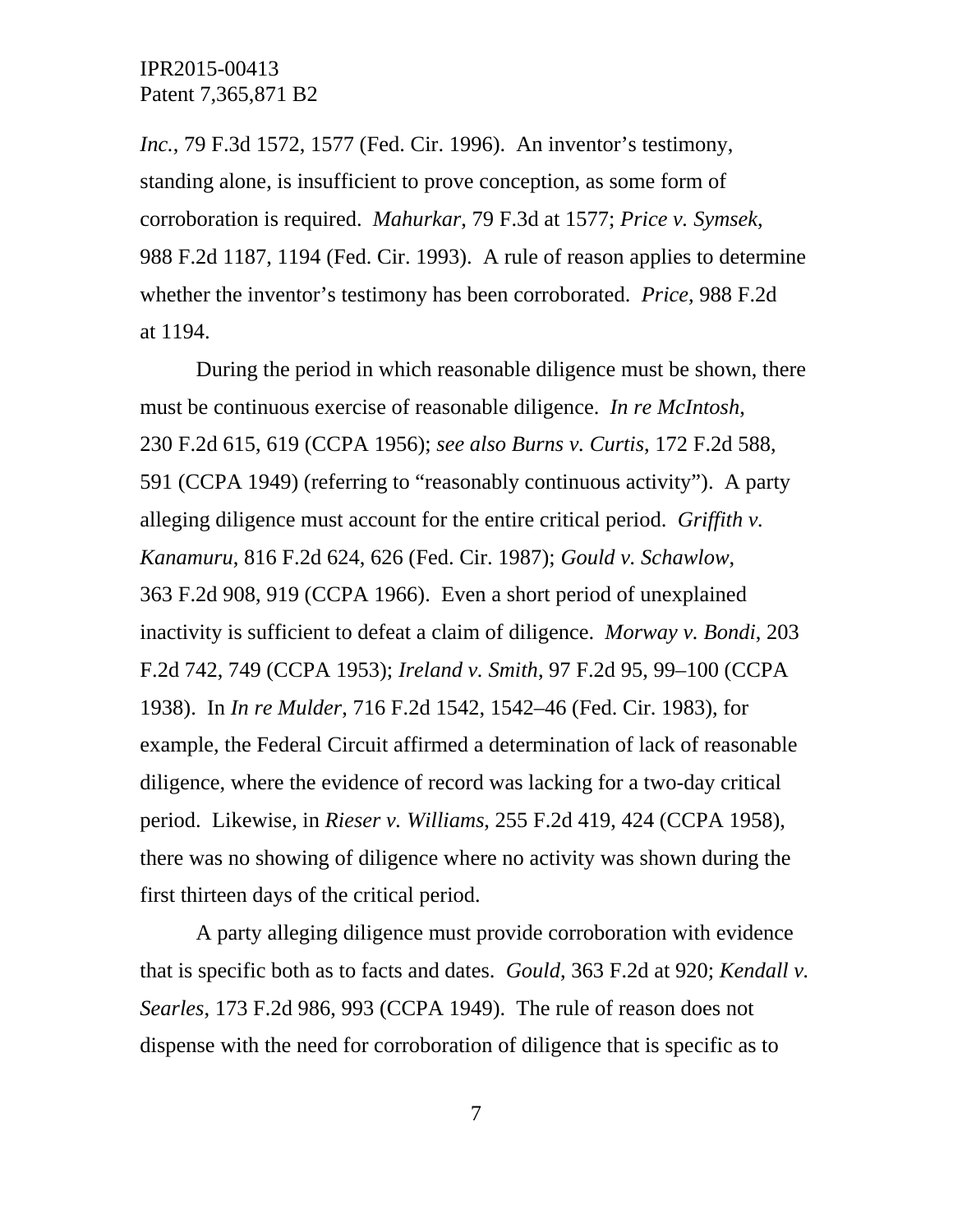dates and facts. *Gould*, 363 F.2d at 920; *Kendall*, 173 F.2d at 993; *see Coleman v. Dines*, 754 F.2d 353, 360 (Fed. Cir. 1985).

The Monroe Declaration does not establish, adequately, conception of the subject matter of any challenged claim prior to the effective filing date of Parulski, April 24, 1995. The Monroe Declaration does not correlate the elements of the challenged claims of the '871 patent to that which purportedly was conceived by him prior to April 24, 1995. For example, Mr. Monroe testified that he conceived "the invention" at least as early as March 18, 1993 (Ex. 1002 ¶ 17), but did not explain how the evidence of that conception correspond to the elements of any challenged claim.

The Monroe Declaration does not make a sufficient showing of continuous exercise of reasonable diligence from just prior to the effective filing date of Parulski, i.e., April 24, 1995, to the effective filing date of the '871 patent, i.e., January 12, 1998. For example, the Monroe Declaration reveals extended periods of little activity that have not been adequately explained, such as between 1992 (the first comprehensive circuit for a handheld Remote Image Transceiver ("R.I.T.")) and November 1995 (a concept proposal of a handheld R.I.T. using secure radio transmission), and between November 1995 and mid-1997 (a prototype of the first commercial embodiment of the invention).

Although the Monroe Declaration alleges an actual reduction to practice, the alleged date of actual reduction to practice is unclear, as is what particular completed structure, successfully tested for its intended purpose, is relied on as that actual reduction to practice. In that regard, paragraph 19 of the Monroe Declaration (Ex. 1002) states as follows:

8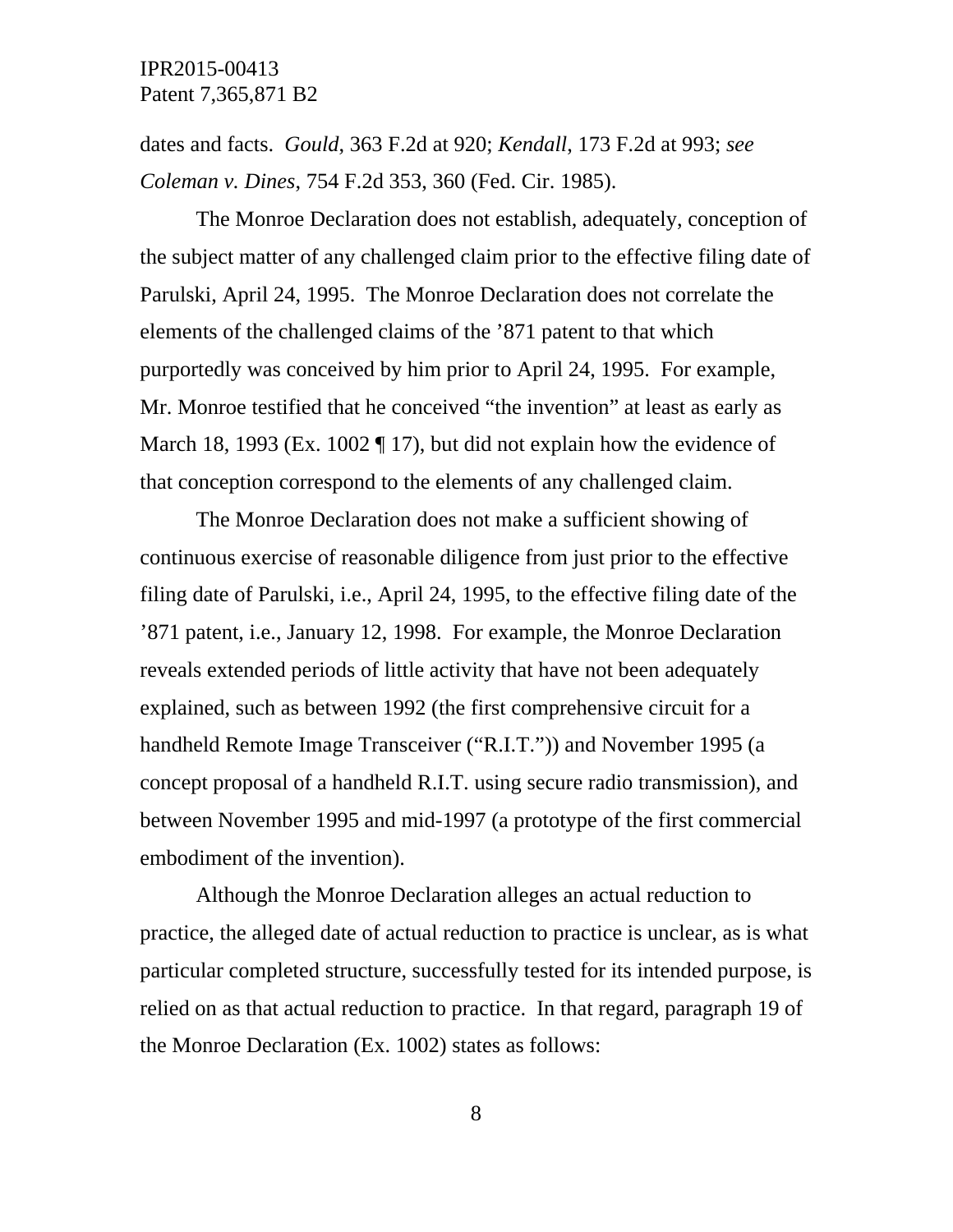The above facts establish reduction to practice prior to the earliest effective dates of the 131 Prior Art, or as a minimum, establish conception of the invention prior to the earliest effective date of the 131 Prior Art coupled with due diligence from prior to this date to a subsequent reduction of practice culminating in the prototype of the commercial embodiment Exhibit 15 in mid-1997.

It is axiomatic that evidence has to be explained. Paragraph 17 of the Monroe Declaration (Ex. 1002) states:

 As shown by the Exhibits attached hereto, I conceived the invention at least as early as March 18, 1993 and worked diligently in developing a commercially viable product culminating in the first commercial handheld R.I.T. in late 1997. This handheld R.I.T. used cellular telephone transmission technology, as evidenced by Exhibits 15–17 as first conceived and document[ed] as early as March 18, 1993, see Exhibits (6–13).

It is unclear whether the Monroe Declaration, with regard to its assertion of actual reduction to practice, relies on the structure of the "prototype of the commercial embodiment Exhibit 15 in mid-1997," the structure of a "commercial handheld R.I.T. [product] in late 1997," or some other structure allegedly completed at another time. In any event, the Monroe Declaration does not explain how any such completed structure was successfully tested for its intended purpose or meets all requirements of any challenged claim.

 Moreover, an actual reduction to practice date in 1997 would not be of help to the Patent Owner, because the effective filing date of Parulski is April 24, 1995, prior to any time in 1997, and the Monroe Declaration is deficient with regard to demonstration of continuous exercise of reasonable diligence from a time just prior to April 24, 1995, to either constructive reduction to practice on January 12, 1998, or any time in 1997.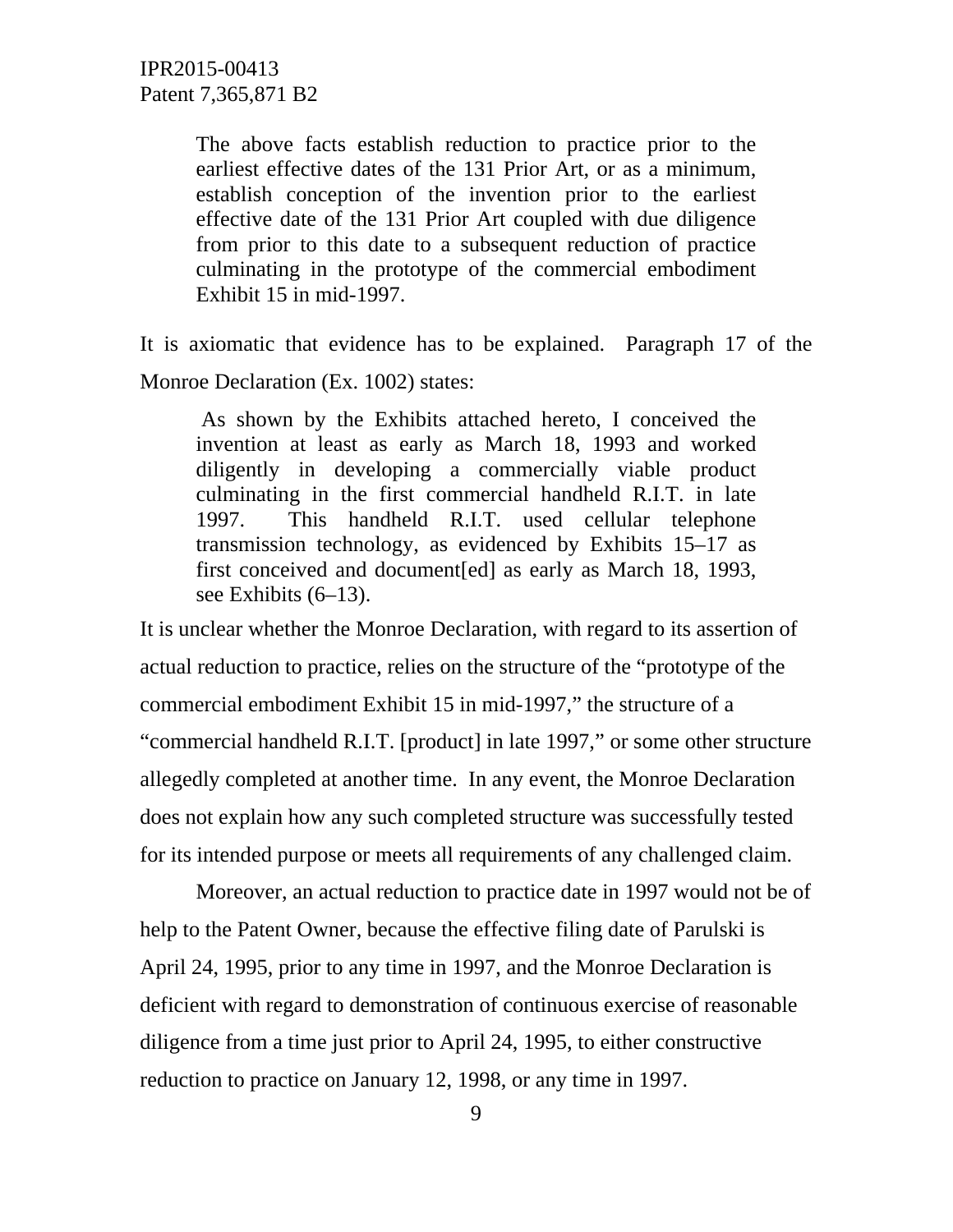#### *B. Claim Construction*

In an *inter partes* review, claim terms in an unexpired patent are interpreted according to their broadest reasonable construction in light of the specification of the patent in which they appear. 37 C.F.R. § 42.100(b); *In re Cuozzo Speed Technologies LLC*, 778 F.3d 1271, 1281–82 (Fed. Cir. 2015) ("Congress implicitly adopted the broadest reasonable interpretation standard in enacting the AIA," and "the standard was properly adopted by PTO regulation"); Office Patent Trial Practice Guide, 77 Fed. Reg. 48,756, 48,766 (Aug. 14, 2012). Claim terms also are given their ordinary and customary meaning, as would be understood by one of ordinary skill in the art in the context of the entire disclosure. *In re Translogic Tech., Inc*., 504 F.3d 1249, 1257 (Fed. Cir. 2007).

 If an inventor acts as his or her own lexicographer, the definition must be set forth in the specification with reasonable clarity, deliberateness, and precision. *Renishaw PLC v. Marposs Societa' per Azioni*, 158 F.3d 1243, 1249 (Fed. Cir. 1998). If a feature is not necessary to give meaning to what the inventor means by a claim term, it would be "extraneous" and should not be read into the claim. *Hoganas AB v. Dresser Indus., Inc*., 9 F.3d 948, 950 (Fed. Cir. 1993); *E.I. du Pont de Nemours & Co. v. Phillips Petroleum Co*., 849 F.2d 1430, 1433 (Fed. Cir. 1988).

 Only terms which are in controversy need to be construed, and only to the extent necessary to resolve the controversy. *Vivid Techs., Inc. v. Am. Sci. & Eng'g, Inc*., 200 F.3d 795, 803 (Fed. Cir. 1999).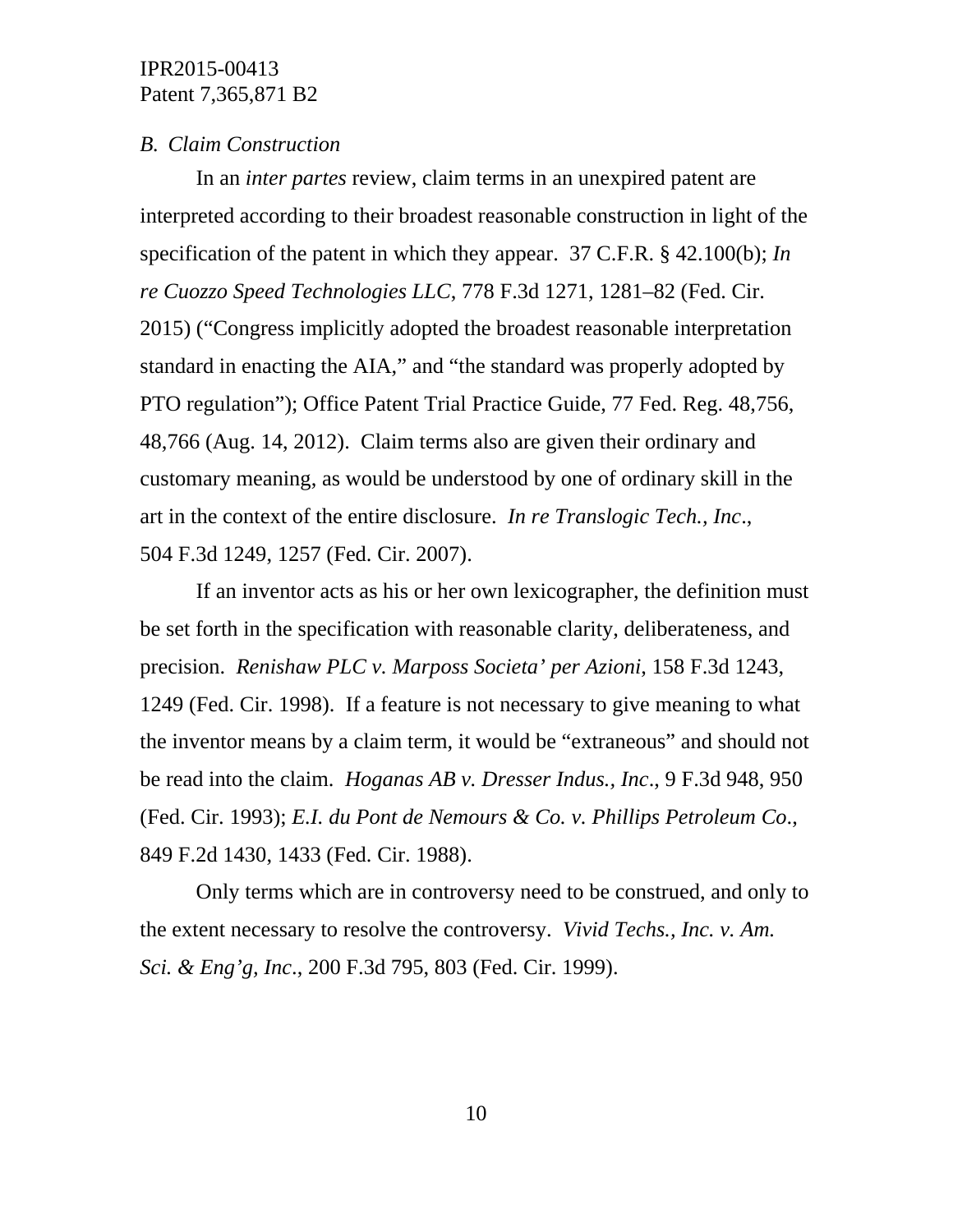*"an image framed by the camera" (claim 1) / "framing the image to be captured" (claims 2, 9, 12) / "visually framing a visual image to be captured" (claim 6) / "framing the visual image" (claim 7)* 

 Claim 1 recites "an image framed by the camera." Claims 2, 6, 7, 9, and 12 recite similar limitations. Petitioner proposes that these terms be construed to mean "obtaining data representing an image as shown on a display." Pet. 10–11. Patent Owner does not propose a construction for these terms and does not take a position on Petitioner's proposed construction.

 As used in the claims, "framed" and "framing" appear to refer to composing an image by positioning the subject of the image within the boundaries of the camera's field of view. The terms "framed" and "framing" are not used in the Specification. The term "frame" is used in the Specification, but it is used as a noun, not as a verb, and only in an imageprocessing context. *E.g.,* Ex. 1001, 8:21–23 ("At this point a single frame is captured in RAM 71 and/or on the portable medium RAM 72.").

 On the present record, the broadest reasonable interpretation of "an image framed by the camera" is "an image having boundaries established by the camera"; the broadest reasonable interpretation of "framing [a/the] image to be captured" (claims 2, 9, 12) is "visually establishing the boundaries of an image to be captured" (claim 6); and the broadest reasonable interpretation of "framing the visual image" (claim 7) is "establishing the boundaries of an image."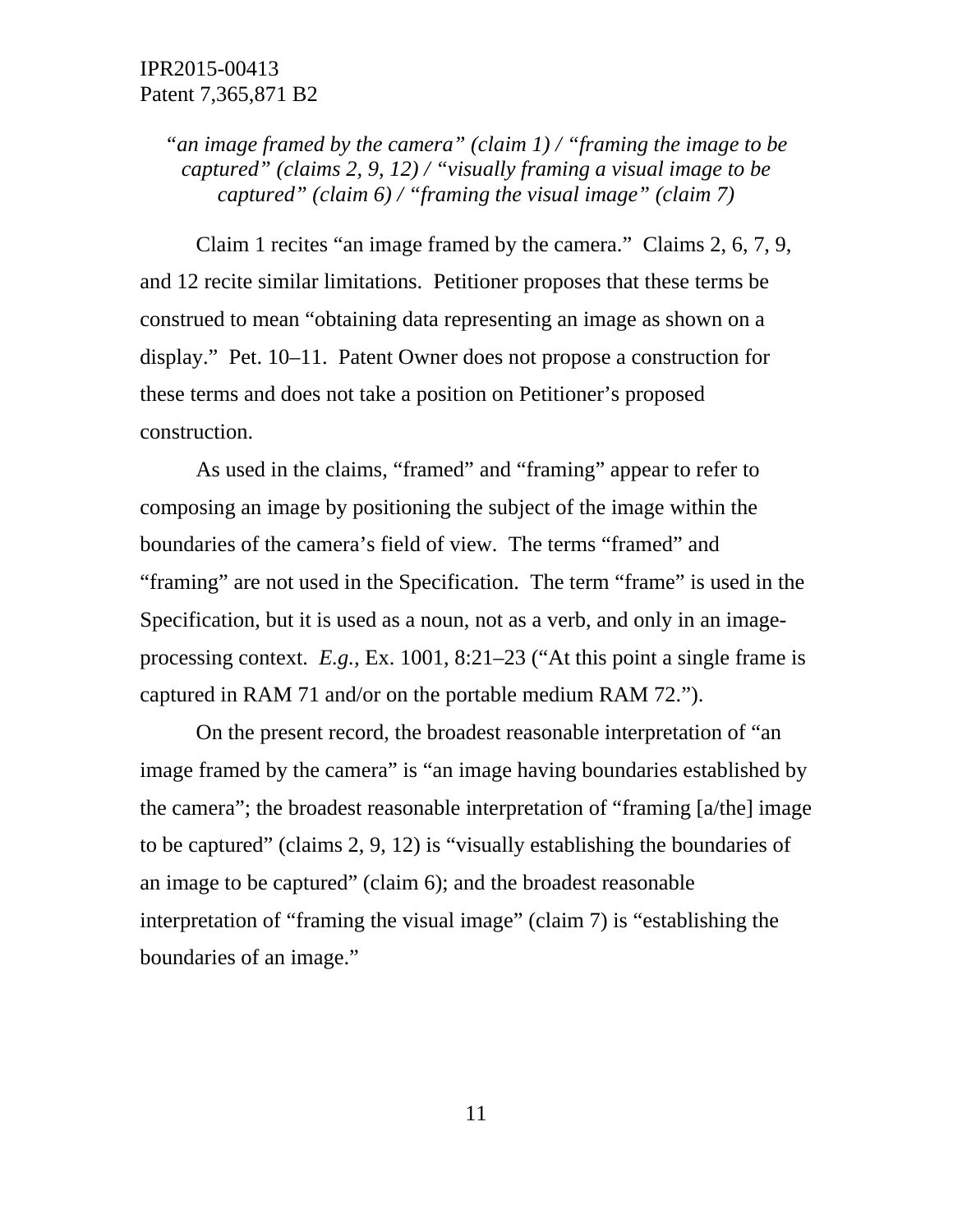## *C. Obviousness of Claims 1–3, 5–7, 12, and 14 over Parulski and Umezawa*

 Obviousness is determined on the basis of underlying factual inquiries, including: (1) the scope and content of the prior art; (2) differences between the claimed subject matter and the prior art; (3) the level of ordinary skill in the art; and (4) secondary considerations of nonobviousness. *Graham v. John Deere Co.*, 383 U.S. 1, 17–18 (1966). A patent claim is unpatentable under 35 U.S.C. § 103 if *the differences* between the claimed subject matter and the prior art are such that the subject matter as a whole would have been obvious at the time the invention was made to a person having ordinary skill in the art to which said subject matter pertains. *KSR Int'l Co. v. Teleflex Inc.*, 550 U.S. 398, 406 (2007).

### *Parulski (Exhibit 1006)*

 Parulski describes an electronic camera system that includes "a programmable transmission capability for selectively transmitting electronic image data to a plurality of remote receiver units." Ex. 1006, 1:44–47. Figures 7–9 of Parulski are reproduced below.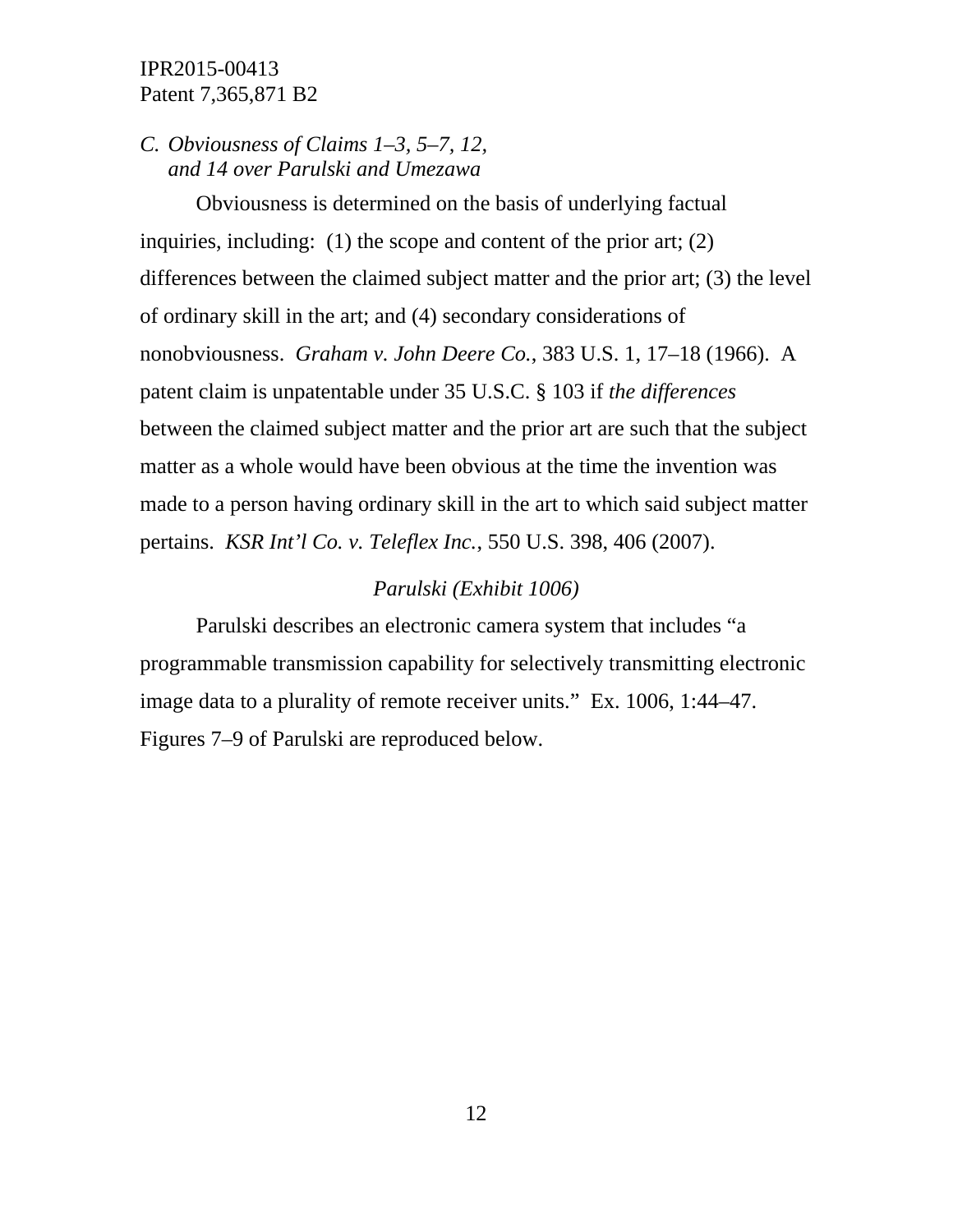

 $F/G.9$ 

Figure 7 illustrates a front view of a combined telephone/camera unit; Figure 8 illustrates a top view of the same combined telephone/camera unit; and Figure 9 illustrates a schematic block diagram of the combined telephone/camera unit shown in Figures 7 and 8. Ex. 1006, 2:26–32.

 As shown in these figures, a cellular telephone is provided with the components of an electronic camera to form combined telephone/camera unit 48. *Id.* at 4:27–29. The combined telephone/camera unit 48 includes lens 50, flash unit 52, antenna 54, liquid crystal display screen 56, telephone keypad 58, internal bus 60, control processing unit 62, memory unit 64, and cellular transceiver 66. *Id*. at 4:29–36.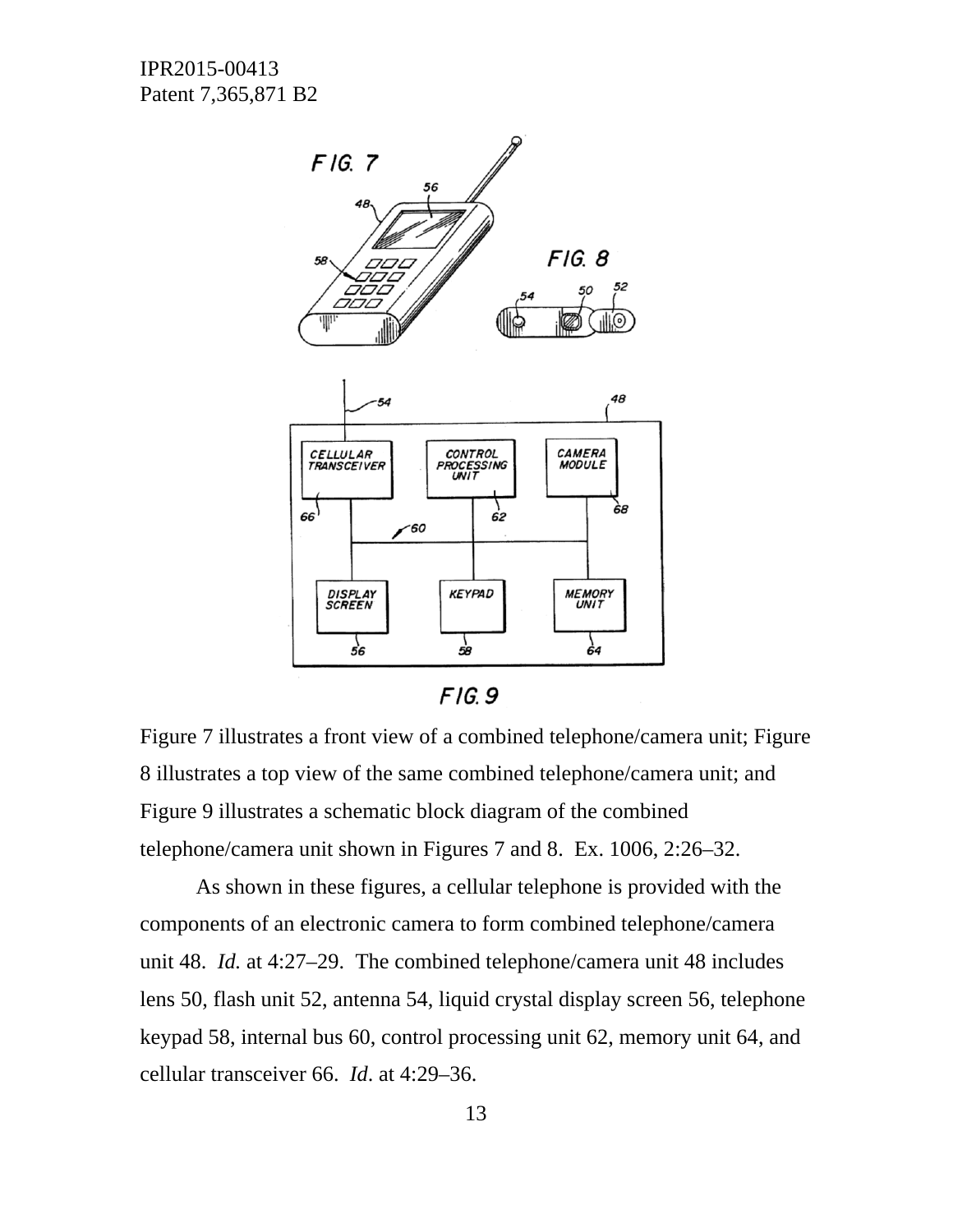The user takes a picture by pressing an image capture switch (not shown) or, alternatively, a key on keypad 58. *Id.* at 4:41–46. "The digitize[d] picture data generated by the camera module 68 is stored in the memory unit 64 and displayed on the display screen 56." *Id.* at 4:46–48. "To transmit the image, the user dials the telephone number of a desired fax machine that is to receive the image using the keypad 58." *Id.* at 4:49–51. "The number is transmitted to the fax machine via the cellular transceiver 66." *Id.* at 4:51–52. "The stored image is then converted to the appropriate fax standard by the control processing unit 62, and is transmitted to the receiving fax machine using the normal cellular telephone system that includes an RF link from the cellular transceiver 66 to a cellular base unit, which connects to the normal wire, fiber, and satellite telephone system as shown in FIG. 11." *Id.* at 4:55–61.

#### *Umezawa (Exhibit 1007)*

 Umezawa discloses a video telephone in a casing for holding in one hand, which permits a user to transmit and receive pictures and speech. Ex. 1007, Abst. The video telephone includes a microphone, s speaker, a display panel, a control panel, and a camera. *Id*. Figure 7 of Umezawa is reproduced below: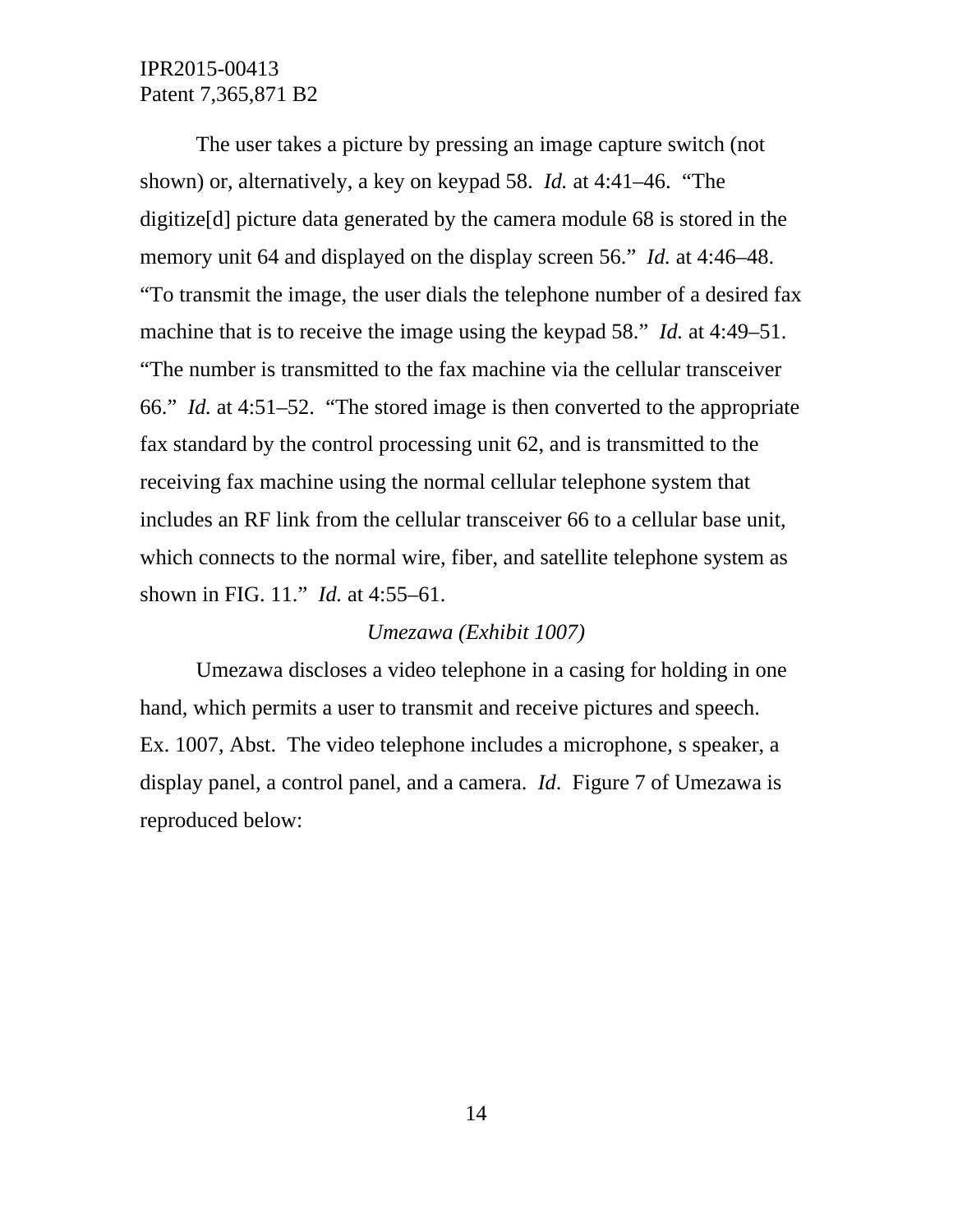

Figure 1 shows a perspective external view of an embodiment of a video telephone according to Umezawa. Ex. 1007, 4:24–26.

As shown in Figure 1, Umezawa's video telephone 1 has body 2. Ex. 1007, 5:31–34. Mounted on body 2 are camera 3, speaker 6 within ear pad 4, display panel 11, transmission/reception key 12, termination key 13, control panel 14, functional keys 15, and microphone 16. *Id*. at 5:35–49.

Umezawa's Figure 3 is reproduced blow.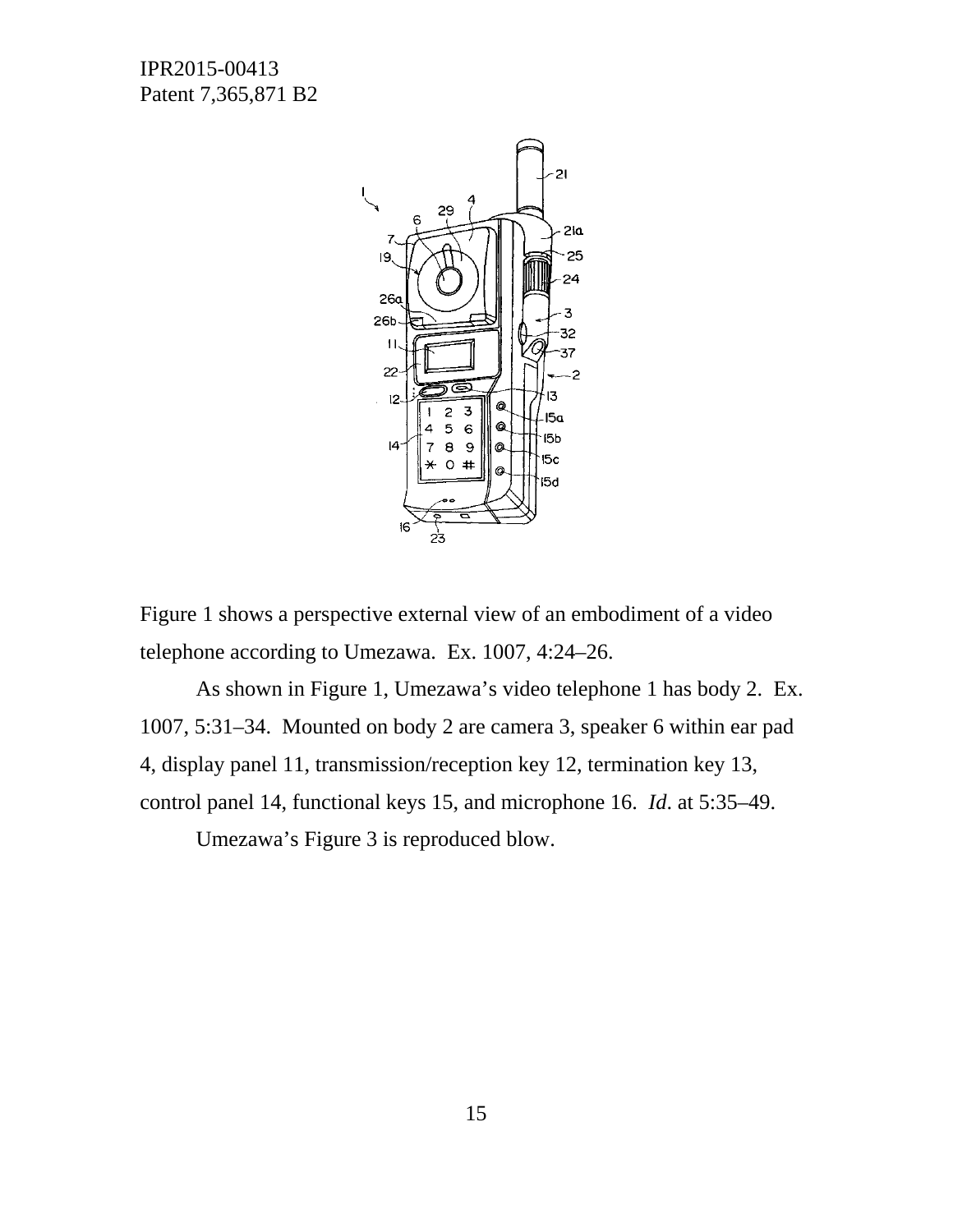

Figure 3 is an exploded view of Umezawa's video telephone, illustrating various components within the video telephone. Ex. 1007, 4:30–31. The video telephone includes circuit board 17 containing a processor and a memory, communication device 18, speaker 6, liquid crystal display panel 11, control circuit board 20, microphone 16, battery 90, antenna 21, and camera 3. *Id*. at 5:53–62.

### *Discussion of Obviousness*

Apple has not shown a reasonable likelihood that it would prevail in establishing claims 1–3, 5–7, 12, and 14 are unpatentable as obvious over Parulski and Umezawa. Apple contends that Parulski discloses all of the elements of claim 1. Alternatively, with respect to what Apple identifies as limitations 1(f), 1(l), and 1(n), Apple contends that each would have been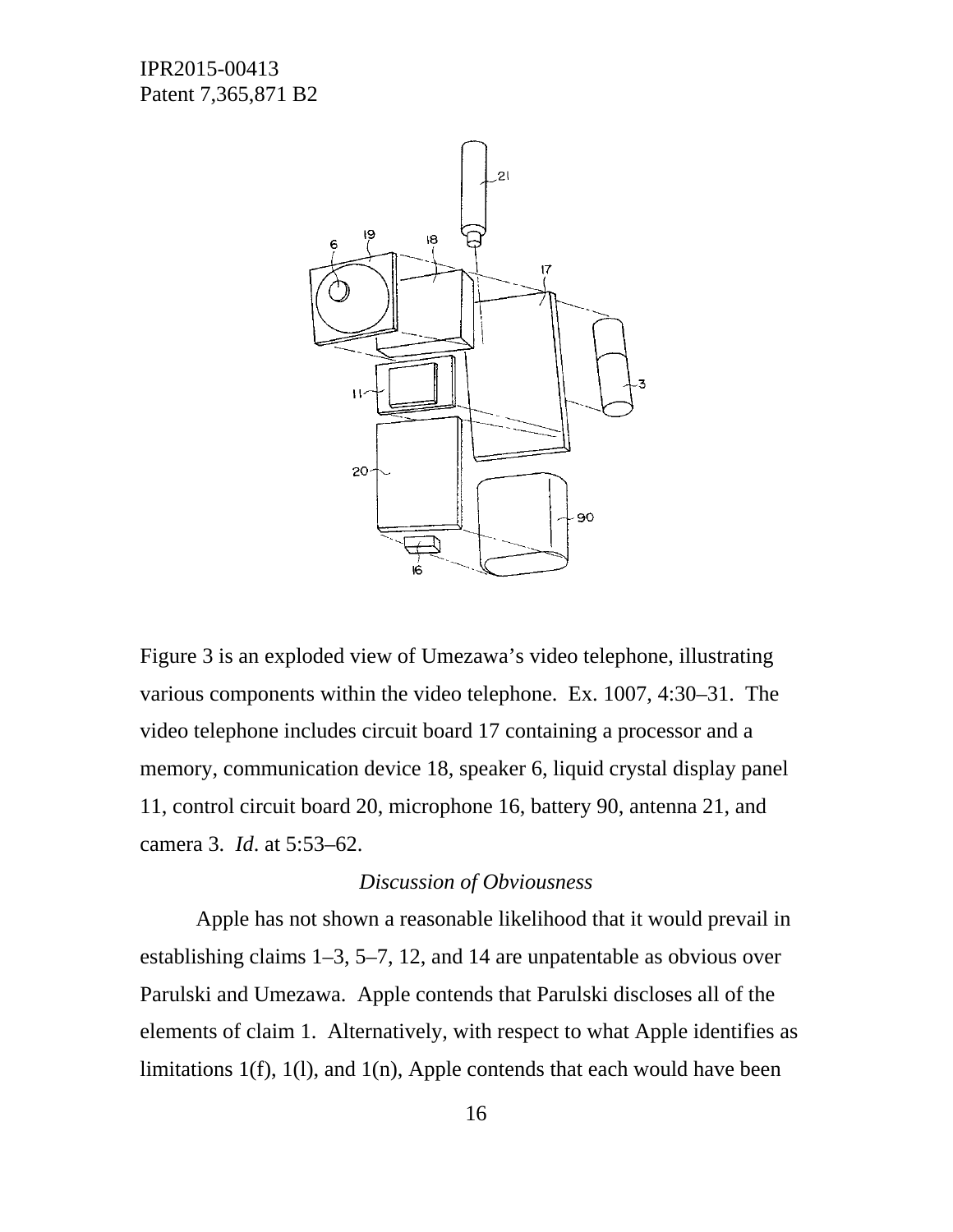rendered obvious by the combination of Parulski and Umezawa. Pet. 24–32. For reasons discussed below, we determine that Apple has made a sufficient showing that Parulski discloses each of limitations 1(f), 1(l), and 1(n).

With respect to limitation 1(f) ("a display for displaying an image framed by the camera, the display being supported by the housing, the display and the electronic camera being commonly movable in the housing when the housing is moved by hand"), Apple cites to various portions of Parulski to support its contention that Parulski discloses the limitation. Pet. 24–25. e-Watch in its Preliminary Response does not dispute the contention. On this record, Apple has made a sufficient showing. In particular, Apple correctly notes (Pet. 25) that Parulski states that the picture data generated by the camera module is stored in the memory unit 64 and displayed on the display screen 56. Ex. 1006, 4:46–48.

With respect to limitation 1(1) ("alphabetic input keys in the housing for permitting manually input digitized alphanumeric signals to be input to the processor, the telephonic system further used for sending the digitized alphanumeric signals"), Apple cites to various portions of Parulski to support its contention that Parulski discloses the limitation. Pet. 28–29. e-Watch in its Preliminary Response does not dispute the contention. On this record, Apple has made a sufficient showing. In particular, Apple cites to Parulski's statement (Ex. 1002, 4:51–52) that "[t]he [telephone] number is transmitted to the fax machine via the cellular transceiver 66." Pet. 29.

With respect to limitation 1(n) ("a power supply for powering the system"), Apple relies on the testimony of Mr. Sasson (Ex. 1008 \, 52) to support its contention that the electronics of Parulski's device necessarily must have a power supply. Pet. 31. e-Watch in its Preliminary Response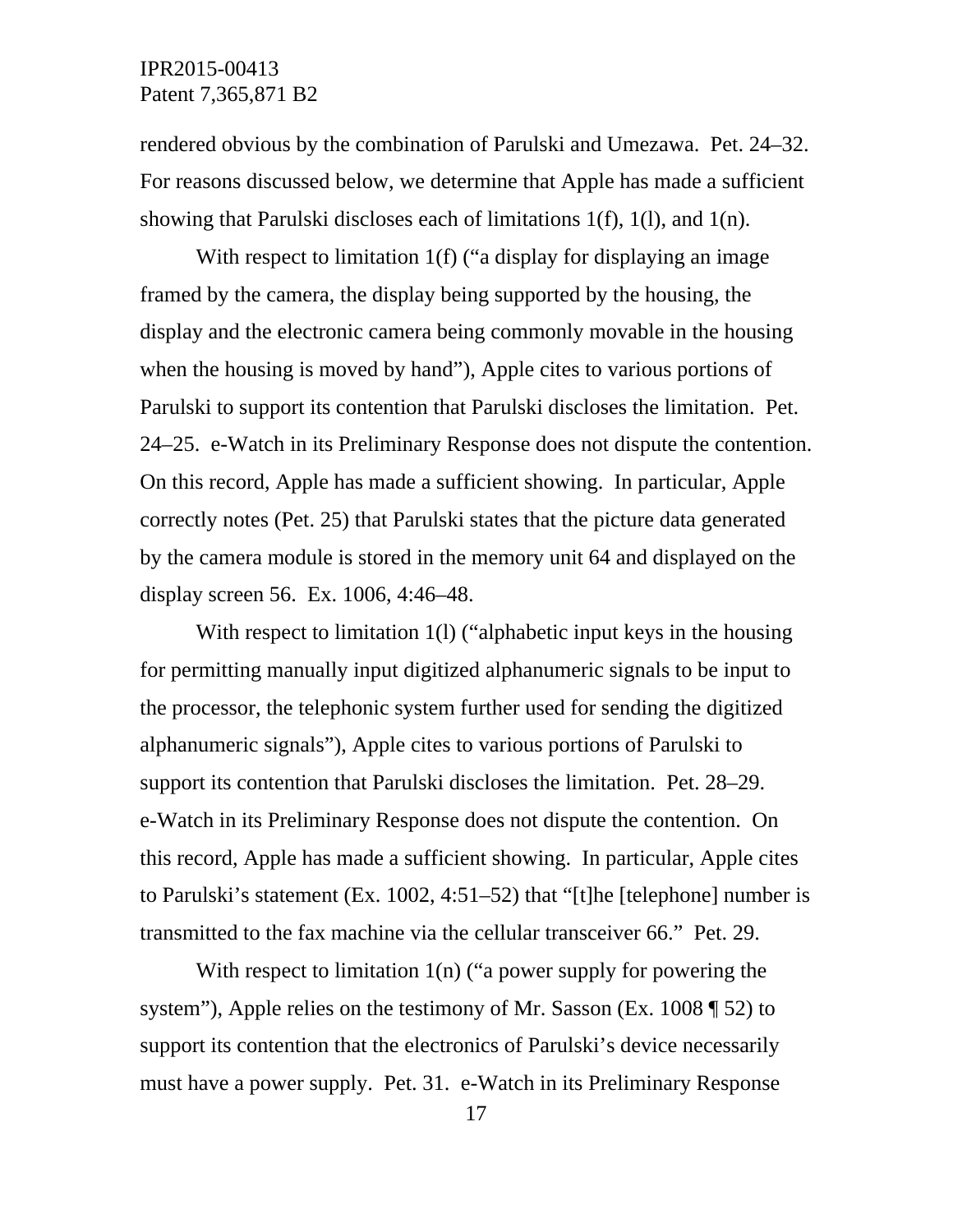does not dispute the contention. On this record, Apple has made a sufficient showing.

 Apple has not, however, made a sufficient showing for what it identifies as limitation 1(j) ("a user interface for enabling a user to select the image data signal for viewing and transmission"). Pet. 27–28. With respect to limitation 1(j), Apple cites to various portions of Parulski to support its contention that Parulski discloses the limitation. *Id*. But the explanation is insufficient. Limitation 1(j) is "a user interface for enabling a user to select the image data signal for viewing and transmission." Pet. 27. Apple explains only (1) that display screen 56 and keypad 58 are coupled to internal bus 60, (2) that to take a picture, Parulski uses a key on the keypad as an image capture switch, and (3) that the keypad is also used to transmit the image. Pet.  $27-28$ . Per limitation  $1(i)$ , it is an already generated "image" data signal" that must be selected via a user interface, not a scene of a picture that has yet to be taken.

 For limitation 1(j), Apple does not present an alternative argument based on the disclosure of Umezawa. We also have reviewed the testimony of Mr. Sasson relied on by Apple to account for limitation 1(j), and find that it suffers from the same deficiency. Mr. Sasson additionally notes that in Parulski, multiple images can be transmitted, one after the other. Ex. 1008 ¶ 46. Mr. Sasson does not explain, however, why that means the keypad is used to select which images are displayed for viewing or which images are selected for transmission. The deficiency of claim 1 applies also to claims 2, 3, and 5, each of which depends from claim 1.

 Regarding independent claim 6, limitation 6(n) as identified by Apple (Pet. 44, "a user interface for enabling a user to selectively display the

18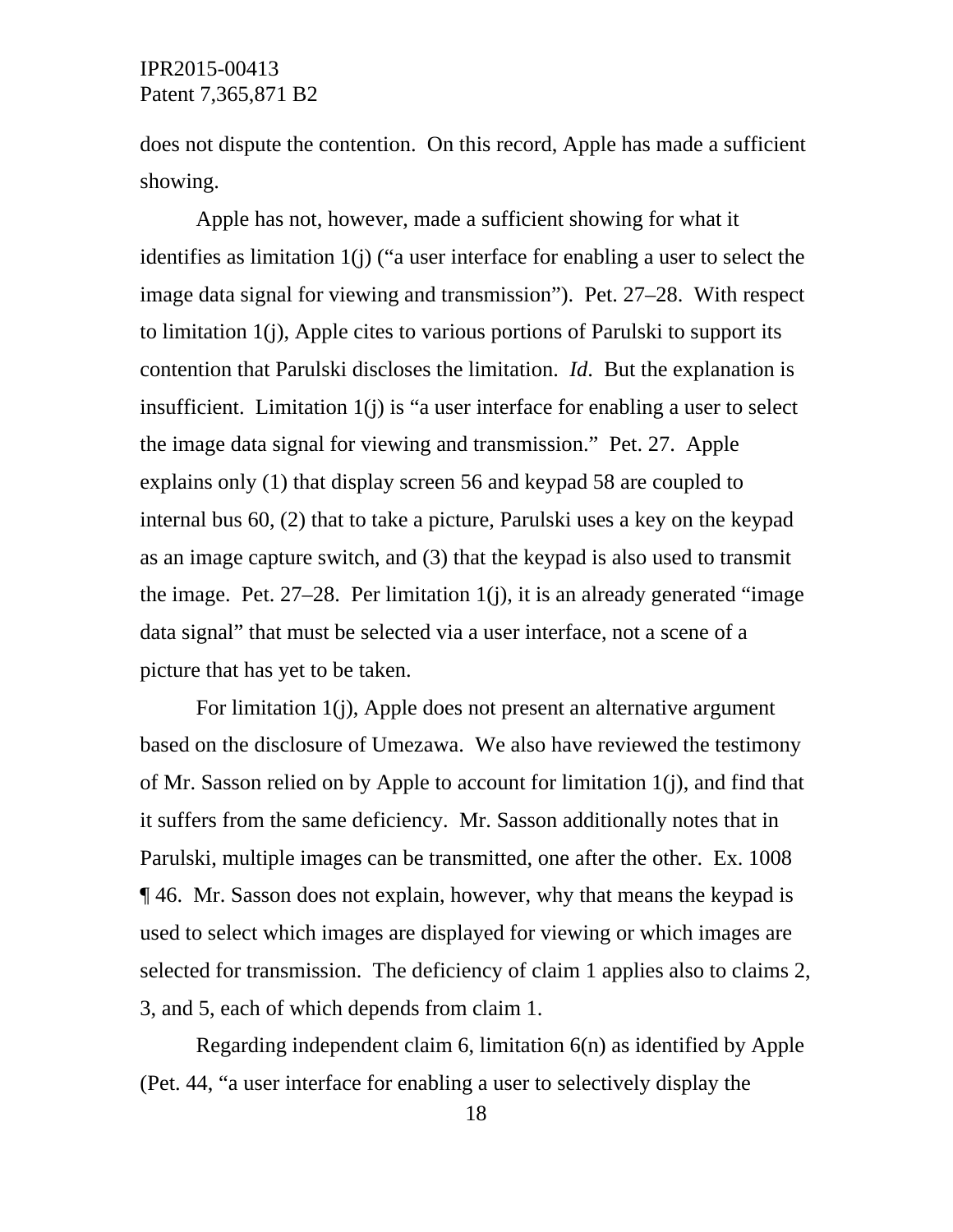digitized framed image in the display window and subsequently transmit the digitized framed image over the cellular telephone network") is similar to limitation 1(j) discussed above in the context of claim 1. Apple relies on the same deficient arguments it asserted in connection with limitation 1(j) regarding the disclosure of Parulski. For limitation 6(n), Apple additionally relies on the disclosure of Umezawa to establish that the camera is used to create a "framed image" of a scene, a picture of which will be taken. Pet. 44–45. But that does not cure the deficiency discussed above, in the context of limitation 1(j), regarding the selection of an already generated or digitized image. Apple's explanation is inadequate. This deficiency applies also to claim 7, which depends from claim 6.

 Regarding independent claim 12, limitation 12(e) as identified by Apple (Pet. 48, "a memory associated with the processor for receiving and storing the digitized framed image, for selectively displaying in the display window and for selectively transmitting over a wireless telephone network the digitized framed image") is similar to limitations  $1(i)$  and  $6(n)$  discussed above. According to limitation 12(e), an already digitized image must be subject to selection from memory for display, and, similarly, for transmission. Apple relies on this statement from Parulski: "The digitize[d] picture generated by the camera module 68 is stored in the memory unit 64 and displayed on the display screen 56." Pet. 27, 48 (citing Ex. 1006, 4:46– 48). The cited text is not sufficiently on point, relative to the limitation that one or more stored images are selectable from memory for display. Instead, the image output from camera module 68 simply may be sent both to the display and the memory. In that regard, Apple does not provide an adequate explanation. For limitation 12(e), Apple additionally relies on the disclosure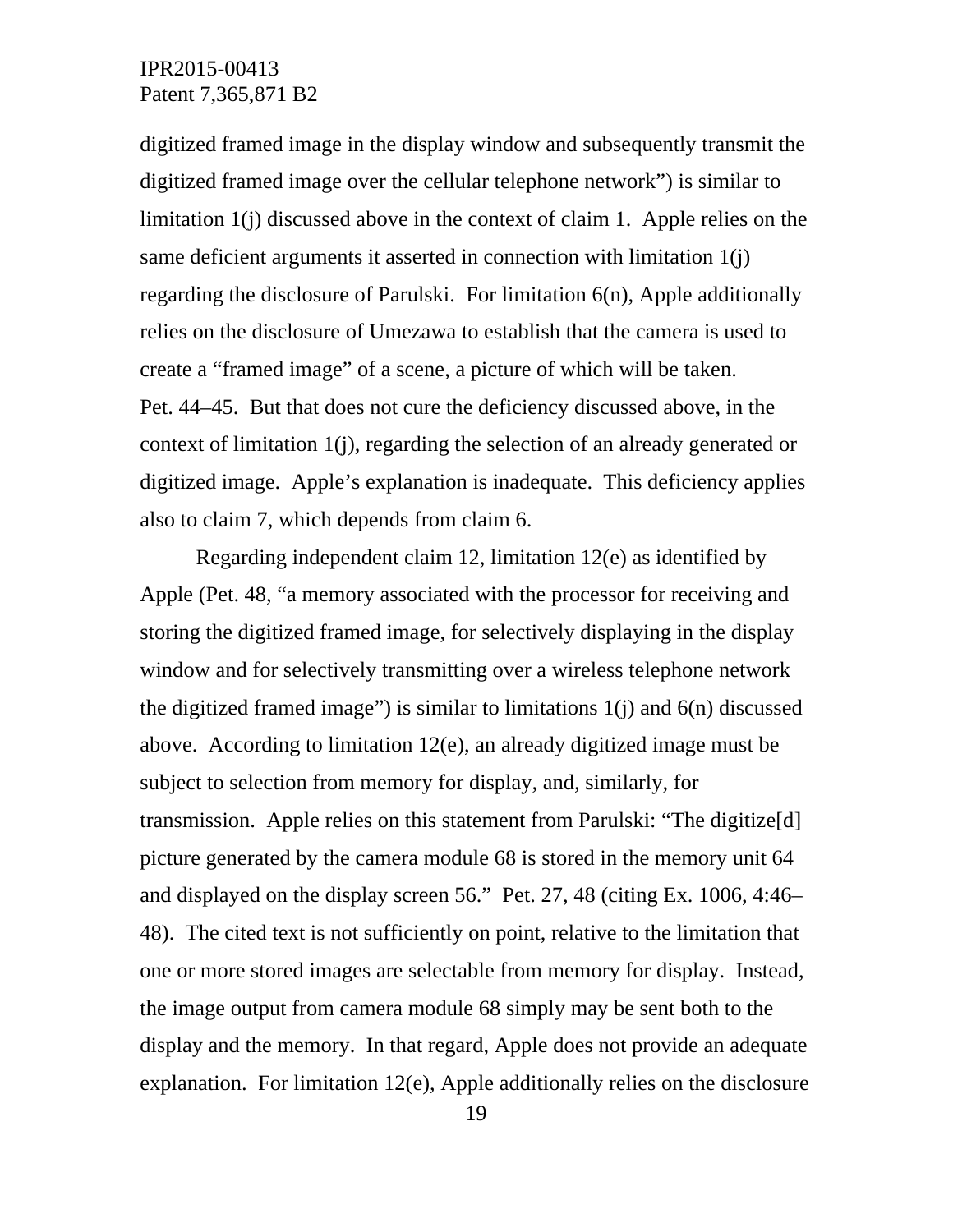of Umezawa to establish that the camera is used to create a "framed image" of a scene a picture of which will be taken. Pet. 48–49. But that does not cure the deficiency with regard to the selection of an already generated or digitized image that is stored in memory. Apple's explanation is inadequate. This deficiency applies also to claim 14, which depends from claim 12.

### III. CONCLUSION

 For the foregoing reasons, Apple has not shown a reasonable likelihood that it would prevail in establishing the unpatentability of any of claims 1–3, 5–7, 12, and 14 of the '871 patent as obvious over Parulski and Umezawa.

### IV. ORDER

Accordingly, it is

ORDERED that the Petition is *denied* as to all challenged claims of the '871 patent; and

FURTHER ORDERED that no *inter partes* review is instituted.